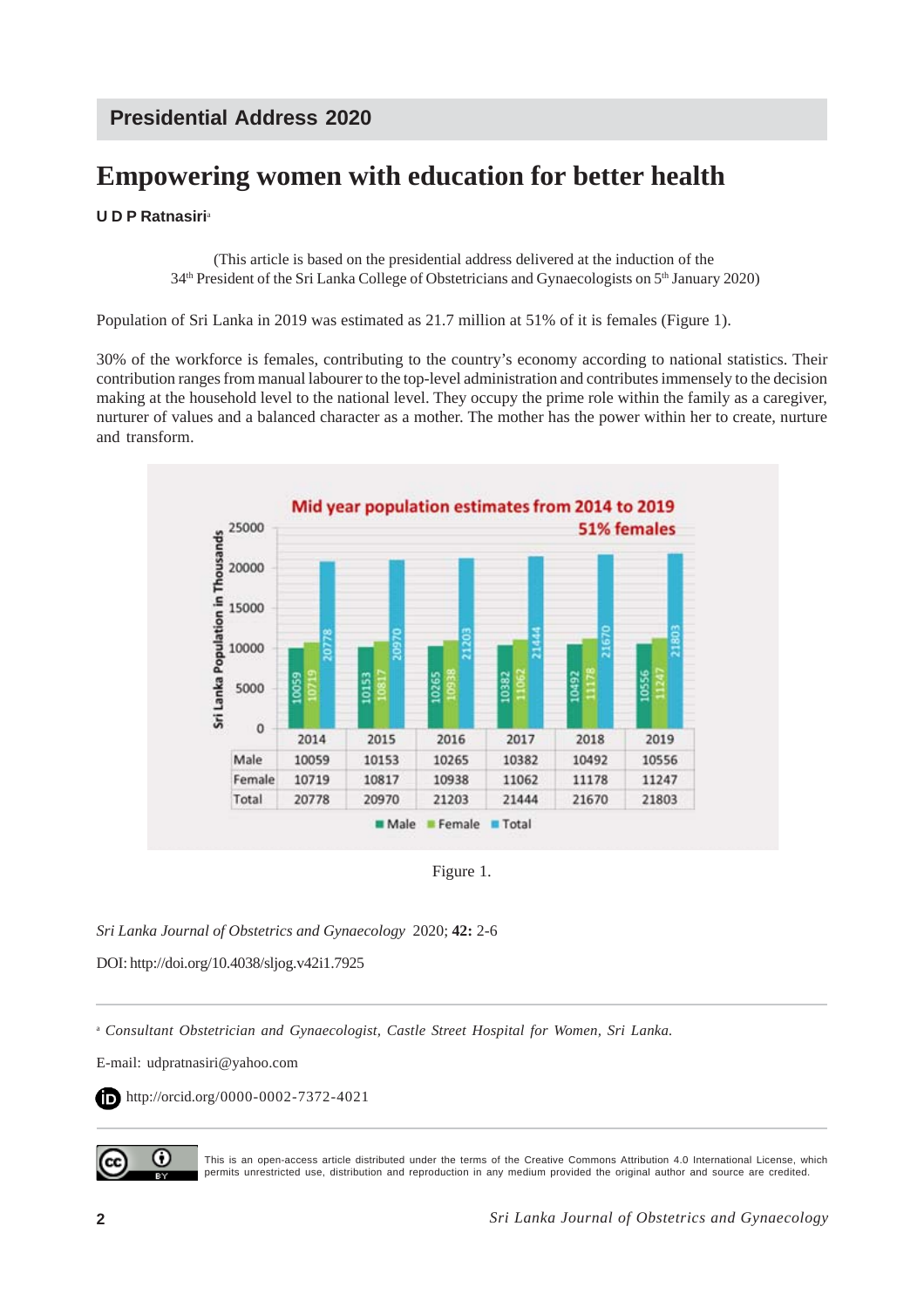Evaluation of their contribution appears to be underestimated at all standards. Enriching women's health is an unfinished agenda, it can be converted to an achievable goal through a process of learning lessons from the history, by developing a new vision with innovative ideas and by maximizing resources. it is to understand women's health as life cycle events from conception to old age

Sri Lanka has achieved a higher level of health standards especially with maternal and perinatal morbidity and mortality in the South Asian region due to the great contribution in the past. However, these achievements are stagnated over the last two decades. The measures adapted over the past decades have brought this to current figures. The Sri Lanka College of Obstetricians and Gynaecologists understands the contribution and the achievements over the last two decades are unsatisfactory at all to any standards. Still, more than 120 pregnant women die every year and the causality changes from direct to indirect causes and many mothers die in institutions in spite of achieving 99% institutional deliveries and excellent community maternity care. When the country achieves a low level of mortality figures further reduction requires more highly specialized care in dealing with complicated pregnancies and involvement of multidisciplinary care equally available to all the regions of the country. Analysis of maternal deaths has shown unequal distribution of facilities, sometimes even basic requirements like 24-hour blood bank services and anaesthetic cover in some parts of the island. Maldistribution of specialized care services outside obstetrics is observed in most of the mortality meetings. It has shown the poor attitude of the administration in supporting these facilities over the years.

This year my theme would be "empowering women for rightful needs of their health through transforming strategy into action". Empowering literally means giving authority or developing self-confidence. It is a creation of an environment in which women can make independent decisions in their personal development so that they would have equal rights in society.

Health and education go hand in hand. Skill and education become the key levers for change. When women are empowered with the education, they are more effective in advocating their own health and family health.

The government and professional organizations have an obligation to ensure that these rights are met. Understanding the merits of a life-course approach to women's health is pivotal in organizing an effective care program that addresses the needs. Females face age-related physiological changes from conception to neonatal, early childhood, adolescent, reproductive and post-reproductive lives. These events are influenced by many factors such as biological, socio-cultural, nutrition and education, resulting in effecting wellbeing even in the intrauterine life. Intrauterine life can have implication not only on a girl's health during childhood but also long-term impact on the future with noncommunicable diseases which manifest usually in post-reproductive age.

The health of post-reproductive life is a culmination of a healthy conception, a healthy intrauterine life, a healthy birth, a healthy childhood, a healthy adolescent and healthy motherhood. Therefore, the challenges in front of us are enormous and complex. Sri Lanka is blessed with a strong grass root level infrastructure with a quality care distribution from the community to the hospital. It can be called as care at the doorstep by public health midwives.

Maternal and child health services are disseminated through community midwives, medical officers of health, consultant obstetrician and gynaecologists, maternity trained medical officers and nurses from the national level to the domiciliary level. Each household is designated to a public health midwife .

As the red arrow in Figure 3 indicates the mortality rate should sharply decrease by now. The time has come to investigate the reasons for failure for not achieving the necessary targets. We have been lagging behind all our neighbours in the south Asian region in the annual reduction rate it is only 6% which is alarmingly low which should be of concern to policy planners in the country. It is obvious with the current reduction rate the country will not be able to achieve SDG by 2030. If we were to achieve SGD goals of 2030, we should reduce the MMR to a figure of 13. But however, if the current trend continues our MMR will be 32 as speculated by the WHO.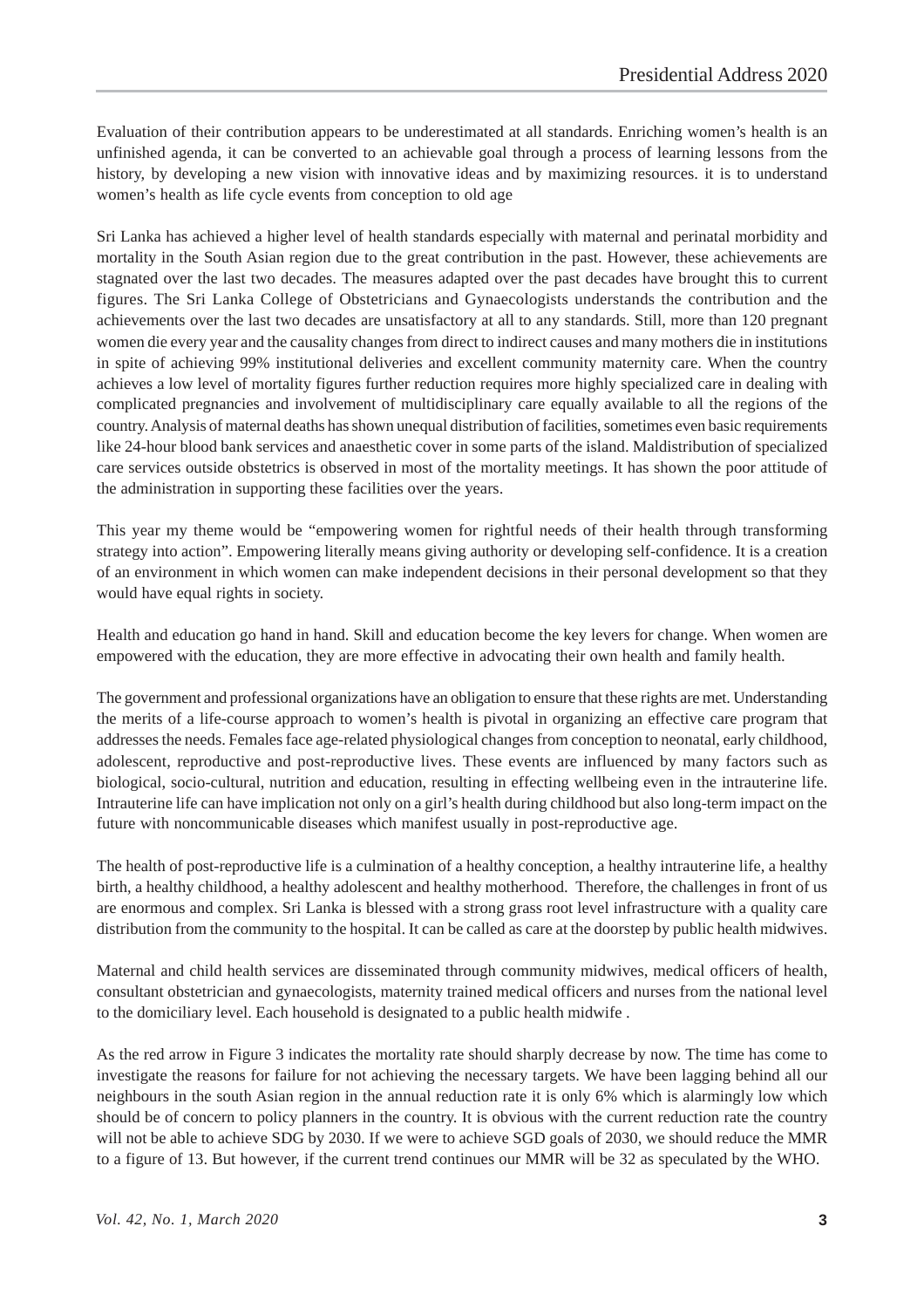

Figure 2.





Let us consider how we could overcome the present stagnation of the mortality rate. The majority of direct and indirect causes are preventable. Maternal mortality reviews have shown 69% of maternal deaths are preventable in the country with maximizing resources.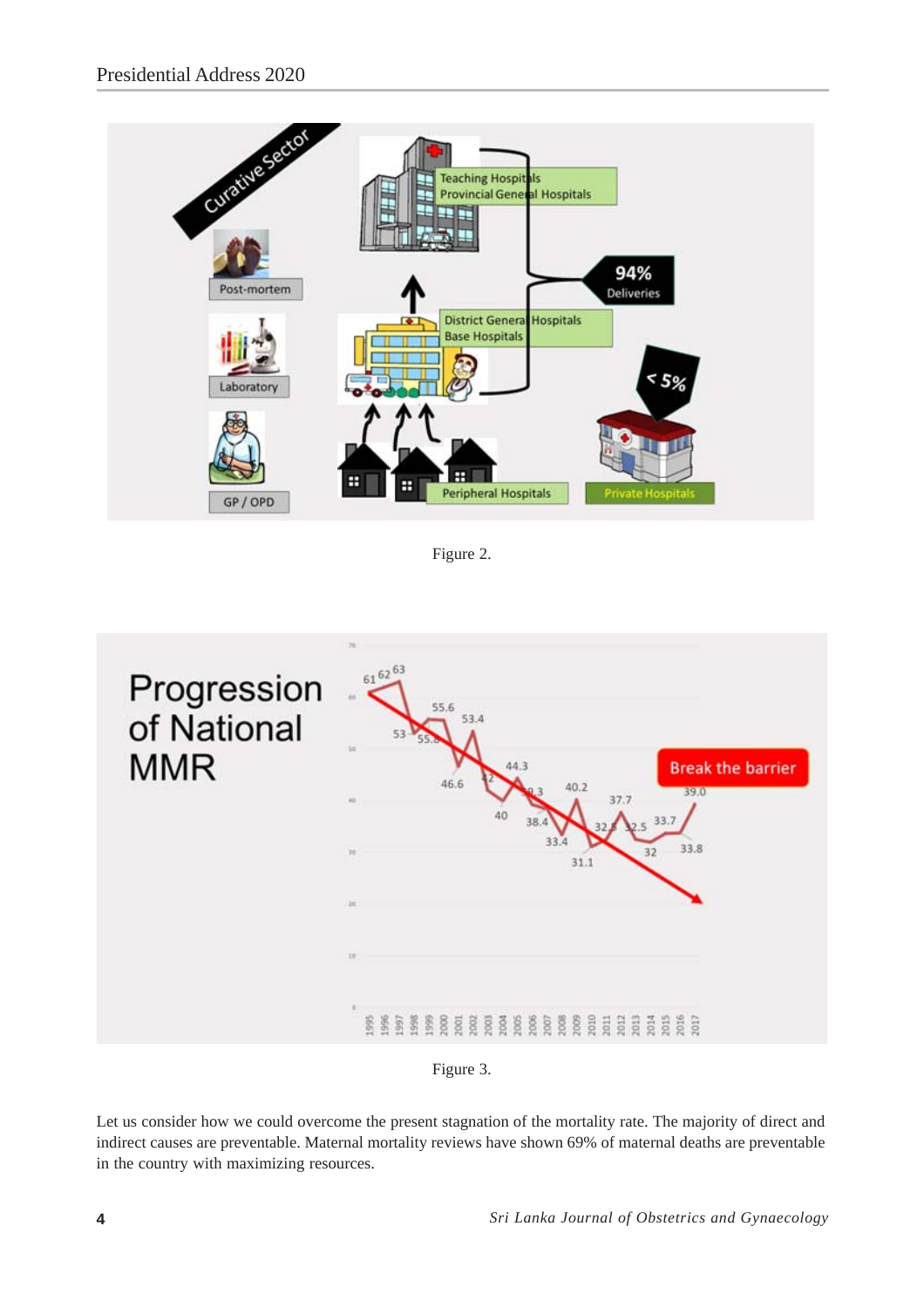It needs a fresh look at the entire organizational structure to develop new visions and targets. It will require a policy change, provision of new facilities, and practice of evidence-based medicine and the introduction of clinical governance systems with accountability.

I have proposed the following action plan to overcome the current situation in the country

- These action plans are based on 4 principles that would govern success.
- The government has to make women's health a national priority by the establishment of a presidential task force in women's health and provide necessary funding to strengthen the coalition. There should be greater political commitment and will.
- Establishment of a clinical governance process accountability by measuring outcome to strive for continuous improvement.
- Establishment of highly specialized units in different parts of the country and a national hospital for women.
- Changing the present system of MDSR to confidential inquiries into maternal deaths like in countries that have reached obstetric transition. In an ideal care system, preventive and curative function should function under a governance system that will monitor its quality and safety. The existing gap between the two has to be narrowed with innovative methods. This system should have a mechanism of accountability and constant auditing to identify failures and rectifying them immediately.

This would help to recognize the failures and rectify the deficiencies. The percentage of indirect deaths has surpassed the direct deaths and this information is very vital for adopting strategies to reduce the MMR.

#### **Introduction of clinical governance system**

There are different components of the clinical governance system.

This includes efficient leadership in both administrative and clinical care.

Professionals Revalidation – This will update with regard to knowledge and skills for the entire team.

Clinical Risk Management – Any danger to the function of the system will be identified promptly.

The patient's suggestions and complaints will help to make the system more efficient and patient-friendly.

Evidence-based Guidelines of Education and Training Audit – The system will run according to the standard current excepted guidelines. The system will undergo constant auditing to identify system failures.

Accredited Services – These services are the blood bank and labs, intensive care, high dependency units, operating theatres, transport, communication, and a referral system.

This entire system has to be funded by the government.

## **Introduction of maternity dashboard to all delivery units**

This is to assess important parameters in the delivery unit with a comparable assessment with set standards using colour codes on a monthly basis.

This includes workforce, activity and clinical indicators. Eg. Staffing level, caesarean section, instrumental delivery rates, maternal and perinatal mortality rates. This is an alarm system is called the maternity dashboard. When the system is failing a red signal appears in the dashboard.

Amber color indicates a warning message its needs help.

If the maternity dashboard is applied to a labour room red color signal indicates immediate attention to bring into the green.

#### **Establishment of highly specialized centers**

Indirect causes leading to maternal deaths are escalating in the country. Many of these patients need multidisciplinary care with close monitoring in highly specialized units.